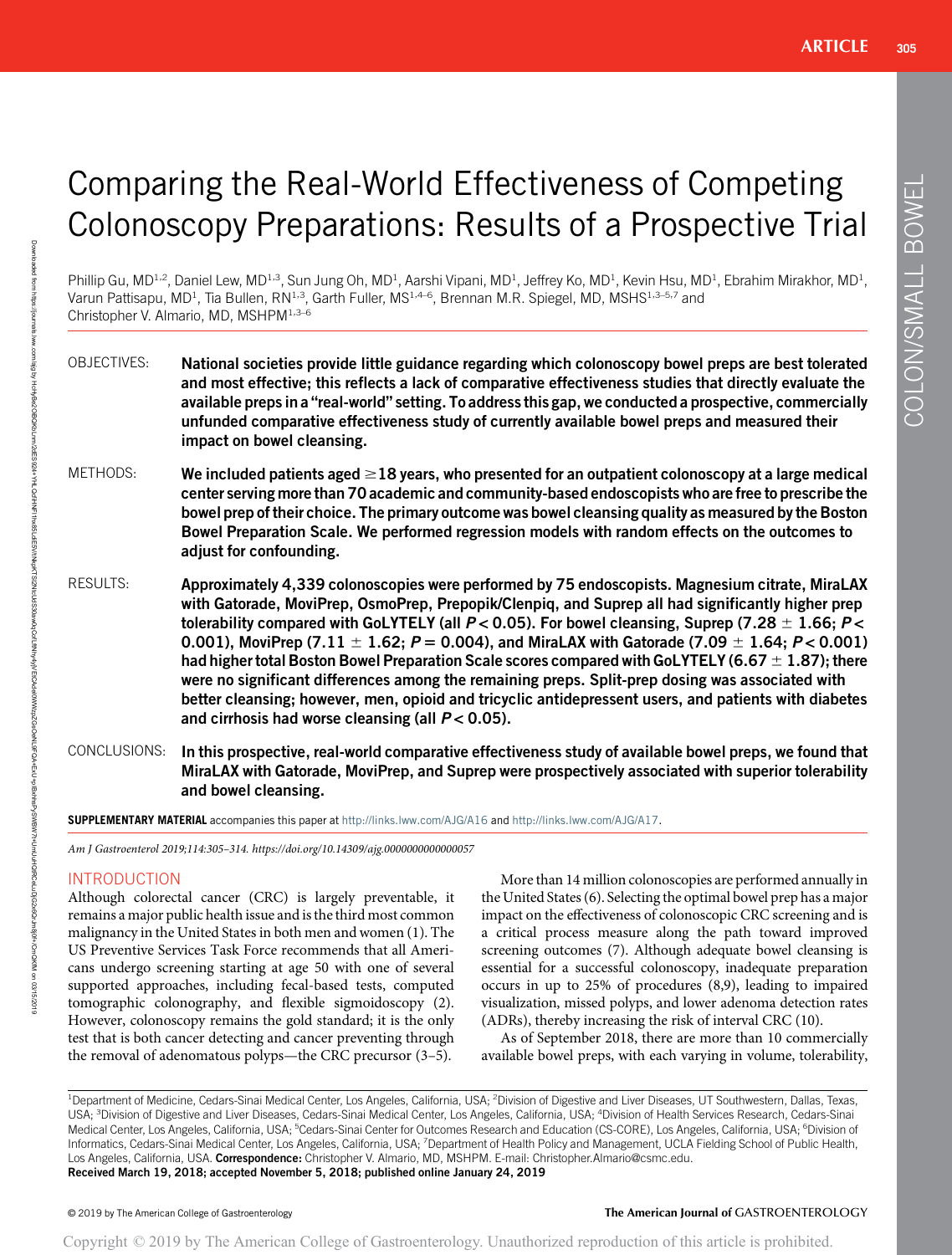and formulation. Despite the importance of bowel cleansing, national societies provide minimal guidance regarding which preps are best tolerated and most effective or how best to navigate among the available options (11,12). Current guidelines only recommend selection of a prep that accounts for a patient's medical history, medications, and cleansing adequacy from previous examinations (11,12). This nonspecific recommendation reflects a lack of comparative effectiveness studies that directly evaluate the available preps in a "real world" setting. Most of the available data are from randomized controlled trials (RCTs) comparing 2 or 3 preps at a time in the context of tightly controlled research protocols that may not accurately reflect realworld conditions (11).

Although the efficacy of the various bowel preps has been well studied in RCTs, clinical effectiveness of these preps in daily clinical practice is largely unstudied. The lack of comparative evidence data creates uncertainty among patients, clinicians, and other stakeholders regarding which bowel preps to use in CRC screening programs. Moreover, without prospective comparative effectiveness data, the clinicians may be using preps that appear efficacious in RCTs but are not equally effective in everyday clinical practice where issues around tolerability intersect with patients' knowledge, attitudes, and beliefs about CRC screening (13,14), leading to complexities in administering and achieving effective bowel preps (8,9). To address this gap in knowledge, we aimed to conduct a prospective, naturalistic, commercially unfunded comparative effectiveness study to assess the impact of currently available preps on bowel cleansing quality and tolerability in real-world conditions.

### METHODS

### Study design, patients, and setting

We performed a prospective, naturalistic comparative effectiveness study at Cedars-Sinai Medical Center, a quaternary care hospital and multispecialty health science center that provides healthcare for the diverse population of Los Angeles, California. Cedars-Sinai is affiliated with more than 70 academic and community-based endoscopists who perform more than 4,000 inpatient and outpatient colonoscopies annually at the medical center. These clinicians have individual choice to use any available bowel prep and are not bound by a restrictive formulary.

We enrolled patients aged  $\geq$ 18 years, who presented for an outpatient colonoscopy for any indication between August 4, 2016, and July 31, 2018. All patients were assessed prospectively at the time of colonoscopy using the Boston Bowel Preparation Scale (BBPS), a validated and widely used measure of bowel cleansing. The BBPS score is documented as part of routine clinical care by the procedure nurse rather than any members of the research team (see Primary outcome—bowel cleansing section for more details) (15,16). Individuals with surgically absent colon segments or in whom the procedure was aborted for reasons unrelated to bowel prep (e.g., technical difficulties, patient instability or intolerance) were excluded from the study because these scenarios cannot be completely scored using the BBPS. We also excluded those who received a 2-day "double" bowel prep. The study was approved by the Cedars-Sinai Medical Center's Institutional Review Board (IRB# Pro41005).

### Primary outcome—bowel cleansing

The primary outcome was bowel cleansing measured using the BBPS (15,16). We assessed bowel cleansing in 2 ways: (i) total BBPS score and (ii) adequate bowel cleansing, which was defined as a total BBPS score of  $\geq$ 6, with each segment BBPS score of  $\geq$  (right, transverse, and left colon).

For every colonoscopy performed at Cedars-Sinai, the BBPS score for each segment of the colon is assessed and documented in the electronic health record (EHR) by the procedure nurse. The evaluation is performed independently by the nurse, and a survey of the nursing staff revealed that the proceduralists rarely provide input on the BBPS score. Although this process is already part of routine clinical care, research investigators (P.G. and C.V.A.) conducted in-services with the endoscopy nurses about 1 month before (July 14, 2016) and 6 months (February 23, 2017) after initiation of the study to reinforce correct application of the BBPS during the withdrawal phase and once all cleansing has been completed. During both sessions, the instructors guided the nursing staff through the BBPS Educational Program [\(vimeo.](https://vimeo.com/31111826) [com/31111826](https://vimeo.com/31111826)) developed by the Boston University School of Medicine Clinical Outcomes Research Initiative (15,16). Moreover, to support continued appropriate use of the BBPS throughout the study and to account for staff turnover, the EHR BBPS module was updated before initiation of the study to include hover text explaining each BBPS score (15,16): (i) N/A surgically absent colon segment or segment not seen for reasons unrelated to bowel prep, such as technical difficulties or patient instability or intolerance; (ii) 0—unprepared colon segment, mucosa not seen because of solid stool; (iii) 1—portion of mucosa of the colon seen, residual stool; (iv) 2—minor amount of residual staining, mucosa seen; and (v) 3—entire mucosa of colon segment seen well, no residual staining.

### Secondary outcome—bowel prep tolerability

We assessed bowel prep tolerability by determining whether the patient completed the bowel prep as prescribed. Before each colonoscopy, the pre-procedure nurse asked all patients "How much of the bowel prep did you ingest?"; the answer options in the EHR included the following: (i) all (100%) of the prep, (ii) 75%–99% of the prep, (iii)  $<$  75% of the prep, and (iv) unsure. For the purposes of the study, we dichotomized responses to (i) fully completed the prep and (ii) did not fully complete the prep.

### Covariates—prescribed bowel preps and dosing

All endoscopists were free to prescribe the prep and dosing of their choice. To determine the prescribed prep, pre-procedure nurses asked all patients "What bowel prep did you take?" The answer options included the following: (i) GoLYTELY, (ii) Colyte, (iii) NuLYTELY, (iv) Trilyte, (v) MoviPrep, (vi) MiraLAX with Gatorade, (vii) Suprep, (viii) Suclear, (ix) Prepopik, (x) OsmoPrep, (xi) magnesium citrate, (xii) other, and (xiii) unknown. Bowel prep "face sheets" that included pictures of the packaging of the commonly used preps were located at all preprocedure bays to assist patients who had difficulty remembering their prescribed prep. We also validated the accuracy of the patients' self-reported prep by manually examining 100 random charts and found that in 95% of cases the prep reported by patients matched the prep documented in their clinic notes. Dosing information was also collected in the pre-procedure setting, where the nurses asked all patients "Did you ingest all of the bowel prep yesterday OR did you split the bowel prep by ingesting half of it yesterday and finishing the rest of it today?"

Colyte, NuLYTELY, and Trilyte were not commonly prescribed, so they were consolidated into the GoLYTELY category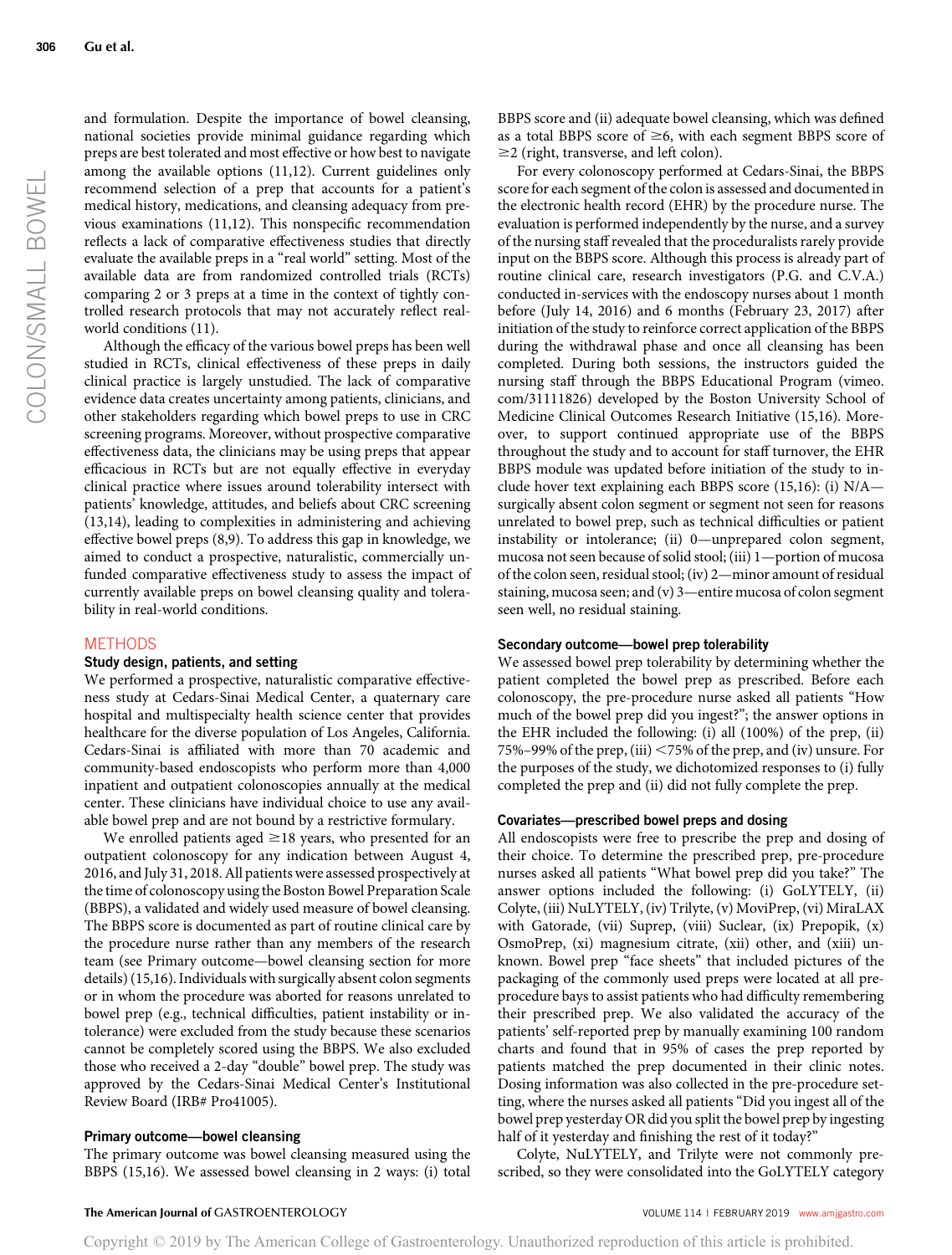because they have similar formulation and volume. Suclear was similarly grouped with Suprep. Clenpiq was approved by the US Food and Drug Administration (FDA) after initiation of the study and was combined with the Prepopik group. As part of this study, the use of adjunctive measures, such as bisacodyl, was not systematically collected to reduce the documentation burden on the preprocedure nurses and to minimize the impact on laboratory efficiency. Moreover, the use of adjunctive agents has not been definitively shown to improve outcomes; a study by Gerard and colleagues comparing MiraLAX with Gatorade with or without bisacodyl found no difference in bowel cleansing between the groups (17). Of note, interviews with providers at our institution revealed that bisacodyl was often given along with MiraLAX with Gatorade.

### Covariates—patients, procedure, and endoscopist characteristics

We collected data on patient-, procedure-, and provider-level variables with potential to affect bowel prep effectiveness and tolerability. Patient-related factors included demographics (age, gender, race/ethnicity, primary language), body mass index (BMI), medication use (opioids, tricyclic antidepressants), and relevant comorbidities (diabetes, cirrhosis). Procedure- and provider-level factors included the primary performing endoscopists, whether another procedure (e.g., upper endoscopy, endoscopic ultrasound) was performed in addition to colonoscopy, fellow trainee involvement, and withdrawal time (defined as time cecum reached—time scope was removed).

### Statistical analysis

All statistical analyses were performed in Stata 13.1 (StataCorp LP, College Station, TX). A 2-tailed P value of  $< 0.05$  was considered statistically significant. In bivariate analyses, continuous and categorical variables were compared using Student t test and chi-squared test, respectively.

To evaluate the independent impact of the different bowel preps on tolerability and cleansing effectiveness, we performed multivariable regression models with random effects to adjust for confounding. For our primary outcomes of total BBPS score and adequate bowel cleansing, we used linear and logistic regressions, respectively, to calculate adjusted P values and odds ratios (ORs) with 95% confidence intervals (CIs). Both models adjusted for prep-level characteristics (type of prep, completion, dosing), procedure-level characteristics (procedure in addition to colonoscopy, fellow involvement, withdrawal time), and patient-level characteristics (demographics, BMI, medication use, relevant comorbidities), as well as accounted for individual endoscopistlevel factors via random effects. For the secondary outcome of prep tolerability, the logistic regression model with random effects adjusted for prep-, individual provider-, and patient-level covariates. In all analyses, GoLYTELY served as the baseline comparator prep because it is the criterion standard according to the American Society for Gastrointestinal Endoscopy (ASGE) (12). We also performed subgroup analyses stratified by prep dosing; the above regression analyses were conducted among those who were prescribed day-before prep dosing and in those given a split prep.

# RESULTS

### Study population

Overall, 5,253 outpatient colonoscopies were performed between August 4, 2016, and July 31, 2018. We excluded 914 cases that met exclusion criteria or had missing data: patients aged  $\leq$ 18 years

 $(n = 257)$ , use of 2-day bowel prep or unknown prep dosing  $(n = 157)$ 184), the BBPS could not be completely scored because of either surgically absent colon segments or early procedural termination for reasons unrelated to bowel prep ( $n = 90$ ), and missing bowel prep or bowel cleansing score data ( $n = 383$ ). Thus, our analytic sample included 4,339 colonoscopies performed in 3,908 patients. We describe the study cohort's demographics in Table 1.

# Performing endoscopists

The colonoscopies were performed by 75 providers who have been independently practicing for a median of 11 years (interquartile range [IQR], 5–23; range, 1–40). The cohort included 34 (45.3%) community general gastroenterologists, 13 (17.3%) colorectal surgeons, 6 (8.0%) academic general gastroenterologists, 6 (8.0%) academic inflammatory bowel disease specialists, 5 (6.7%) academic interventional endoscopists, 4 (5.3%) academic hepatologists, 3 (4.0%) academic gastrointestinal motility

### Table 1. Demographics of the study population ( $N = 4,339$ )

| <b>Variable</b>                      | $\mathsf{n}$ | %    |
|--------------------------------------|--------------|------|
| Age (yr)                             |              |      |
| 18-49                                | 1,087        | 25.1 |
| $50 - 64$                            | 1,763        | 40.6 |
| $\geq 65$                            | 1,489        | 34.3 |
| Gender                               |              |      |
| Female                               | 2,222        | 51.2 |
| Male                                 | 2,117        | 48.8 |
| Race/ethnicity                       |              |      |
| Non-Hispanic white                   | 2,952        | 68.0 |
| Non-Hispanic black                   | 499          | 11.5 |
| Latino                               | 425          | 9.8  |
| Asian                                | 278          | 6.4  |
| Other/unknown                        | 185          | 4.3  |
| Primarily English speaker            | 3,983        | 91.8 |
| BMI ( $kg/m2$ )                      |              |      |
| $<$ 25                               | 1,899        | 43.8 |
| $25 - 29.9$                          | 1,312        | 30.2 |
| $\geq 30$                            | 1,073        | 24.7 |
| Unknown                              | 55           | 1.3  |
| Opioid use                           | 677          | 15.6 |
| Tricyclic antidepressant use         | 73           | 1.7  |
| Type I or II diabetes                | 700          | 16.1 |
| Liver cirrhosis                      | 75           | 1.7  |
| Procedure in addition to colonoscopy | 1,449        | 33.4 |
| Fellow trainee involvement           | 614          | 14.2 |
| Withdrawal time (min)                |              |      |
| $\geq 6$                             | 3,557        | 82.0 |
| $<$ 6                                | 265          | 6.1  |
| Unknown                              | 517          | 11.9 |
| BMI, body mass index.                |              |      |

### © 2019 by The American College of Gastroenterology The American Journal of GASTROENTEROLOGY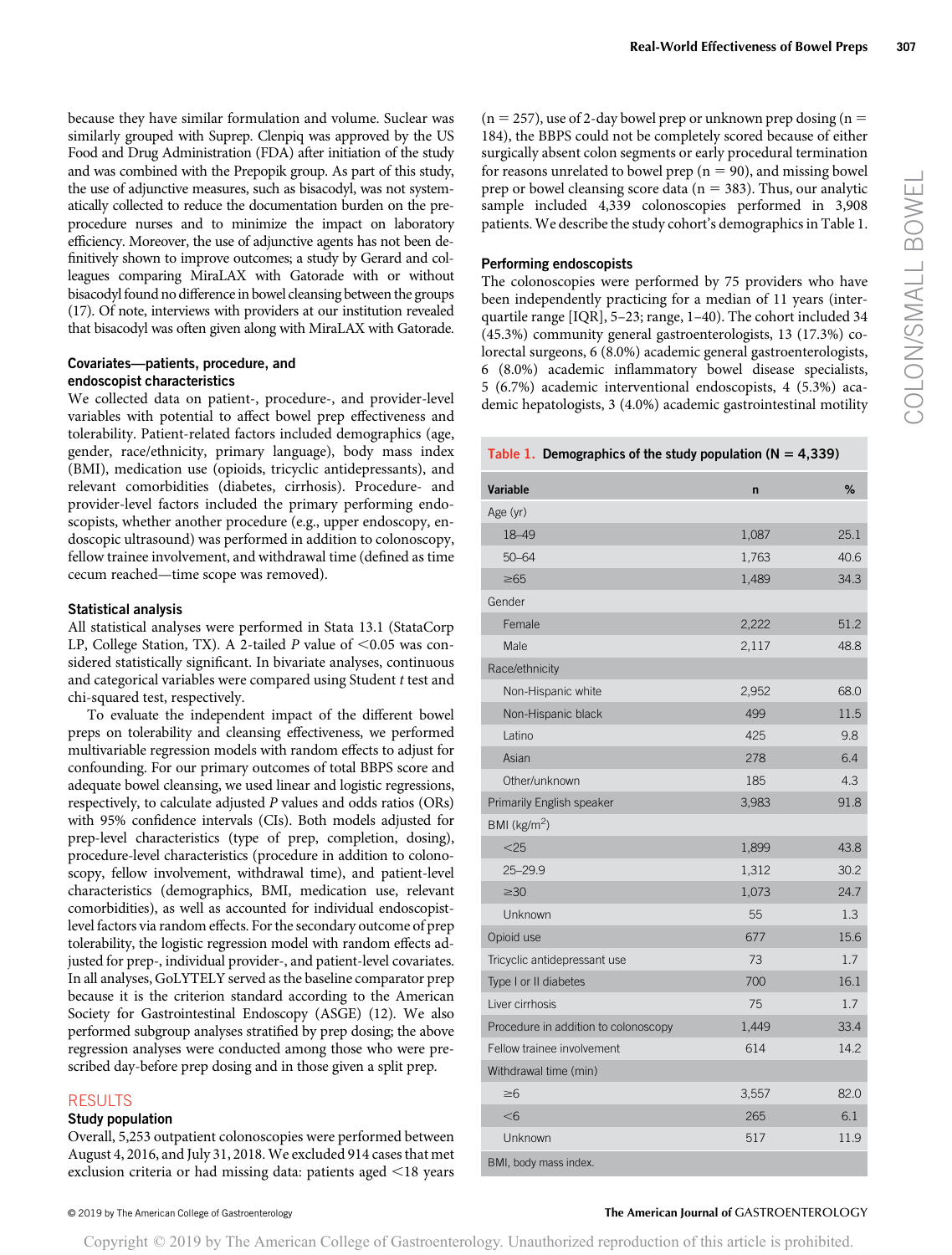specialists, 3 (4.0%) academic pediatric gastroenterologists, and 1 (1.3%) community interventional endoscopist. The median number of colonoscopies performed per physician was 25 (IQR, 9–62; range, 1–435).

### Bowel prep regimens

Table 2 lists the bowel preps prescribed during the study period. The most commonly prescribed prep was MiraLAX with Gatorade, followed by GoLYTELY, Suprep, MoviPrep, and Prepopik/Clenpiq. OsmoPrep and magnesium citrate were used less often.With respect to dosing, 61.7% were single dosed the day before and 38.3% were split dosed.

Among the 75 endoscopists, the median number of prep types ordered was 4 (IQR, 2–5; range, 1–7). The proportion of providers who had prescribed each prep was as follows: MiraLAX with Gatorade 88.0% ( $n = 66$ ); GoLYTELY 72.0% ( $n = 54$ ); Suprep 60.0% (n = 45); MoviPrep 49.3% (n = 37); Prepopik/Clenpiq 48.0% (n = 36); magnesium citrate 34.7% (n = 26); and Osmo-Prep 17.3% ( $n = 13$ ).

### Bowel prep tolerability

Among the 4,339 colonoscopies, data on bowel prep completion were available for 4,299 cases. Patients reported fully completing the prep in 92.0% cases ( $n = 3,955$ ). Completion rates varied among the preps, which were as follows: Prepopik/Clenpiq 99.1% ( $n = 221$ ); magnesium citrate 98.1% (n = 51); Suprep 94.4% (n = 439); OsmoPrep 92.7% ( $n = 76$ ); MiraLAX with Gatorade 92.6% ( $n =$ 2,487); MoviPrep 91.4% (n = 264); and GoLYTELY 82.9% (n = 417). After adjusting for prep-, provider-, and patient-related factors in multivariable logistic regression analysis with random effects, we found that patients receiving Prepopik/Clenpiq ( $P < 0.001$ ), magnesium citrate ( $P = 0.014$ ), Suprep ( $P < 0.001$ ), OsmoPrep  $(P = 0.003)$ , MiraLAX with Gatorade  $(P < 0.001)$ , and MoviPrep  $(P = 0.001)$  were all significantly more likely to complete the prep compared with those prescribed GoLYTELY.

Compared with single dose, day-before preps (91.4%,  $n =$ 2,423), no difference in compliance was observed for split preps

## Table 2. Bowel prep and procedure-related characteristics  $(N = 4,339)$

| Variable                                                                                         | $\mathsf{n}$ | $\%$ |
|--------------------------------------------------------------------------------------------------|--------------|------|
| Prescribed bowel prep                                                                            |              |      |
| GoLYTELY <sup>a</sup>                                                                            | 512          | 11.8 |
| <b>MoviPrep</b>                                                                                  | 293          | 6.8  |
| Miral AX with Gatorade                                                                           | 2,703        | 62.3 |
| Prepopik/Clenpig                                                                                 | 226          | 5.2  |
| Suprepb                                                                                          | 470          | 10.8 |
| Magnesium citrate                                                                                | 53           | 1.2  |
| OsmoPrep                                                                                         | 82           | 1.9  |
| Completely finished the bowel prep                                                               | 3,955        | 91.2 |
| Bowel prep dosing                                                                                |              |      |
| Day-before dosing                                                                                | 2,676        | 61.7 |
| Split dosing                                                                                     | 1,663        | 38.3 |
| <sup>a</sup> Also includes Colyte, NuLYTELY, and Trilyte.<br><sup>b</sup> Also includes Suclear. |              |      |

 $(92.9\%, n = 1,532; P = 0.73)$ . Conversely, men  $(94.3\%, n = 1,977)$ were more likely to fully ingest the prep than women (89.8%,  $n =$ 1,978;  $P < 0.001$ ). The remaining patient demographic factors were not significantly associated with bowel prep tolerability.

### Subgroup analysis—stratification by prep dosing

We performed subgroup analyses among those prescribed daybefore prep dosing ( $n = 2,650$ ) and in those given a split prep ( $n =$ 1,649). For day-before dosing, we found differential completion rates among the different preps compared with GoLYTELY  $(83.1\%, n = 304)$  after adjusting for prep, provider, and patient factors: Prepopik/Clenpiq 98.5% (n = 128;  $P < 0.001$ ); magnesium citrate 97.0% (n = 32;  $P = 0.05$ ); OsmoPrep 96.8%  $(n = 61; P = 0.002)$ ; Suprep 94.0%  $(n = 233; P < 0.001)$ ; MiraLAX with Gatorade 92.1% ( $n = 1,509$ ;  $P < 0.001$ ); and MoviPrep 91.2% (n = 156;  $P = 0.03$ ).

Even among those prescribed a split prep, we still found significant differences in tolerability compared with GoLYTELY 82.5% (n = 113); Prepopik/Clenpiq 100% (n = 93;  $P < 0.001$ ); magnesium citrate 100% (n = 19;  $P < 0.001$ ); Suprep 94.9% (n = 206;  $P < 0.001$ ); MiraLAX with Gatorade 93.5% (n = 978;  $P <$ 0.001); and MoviPrep 91.5% ( $n = 108$ ;  $P = 0.02$ ). However, no difference was seen for OsmoPrep 79.0% (n = 15;  $P = 0.97$ ).

### Bowel cleansing outcomes—overall

Overall, the average BBPS score was 7.05  $\pm$  1.68 and 3,942 (90.9%) had adequate bowel cleansing (i.e., total BBPS score of  $\geq$ 6, with each segment BBPS score of  $\geq$ 2). Scores had the following distribution: 0 (0.2%, n = 10), 1 (0.2%, n = 9), 2 (0.1%, n = 6), 3 (3.3%, n = 145), 4 (1.3%, n = 56), 5 (3.5%, n = 152), 6  $(41.9\%, n = 1,819), 7 (6.1\%, n = 265), 8 (11.3\%, n = 491), \text{and } 9$  $(31.9\%, n = 1,386)$ . The average withdrawal time associated with each prep was as follows: GoLYTELY (19.7  $\pm$  13.8 minutes), MiraLAX with Gatorade (19.3  $\pm$  15.8 minutes), OsmoPrep (17.6  $\pm$  9.8 minutes), magnesium citrate (17.0  $\pm$  14.1 minutes), MoviPrep (17.0  $\pm$  11.3 minutes), Prepopik/Clenpiq (14.9  $\pm$  9.8 minutes), and Suprep (14.6  $\pm$  9.3 minutes).

Table 3 presents findings from the multivariable regressions on BBPS total score and adequate bowel cleansing. With respect to BBPS total score, MoviPrep ( $P = 0.004$ ), MiraLAX with Gatorade ( $P < 0.001$ ), and Suprep ( $P < 0.001$ ) had significantly higher scores compared with GoLYTELY, even after adjusting for confounders. No differences were seen among the remaining preps. Those prescribed split-prep dosing ( $P = 0.001$ ) also had higher BBPS total scores. Conversely, men ( $P < 0.001$ ), opioid (P  $<$  0.001) and tricyclic antidepressant users ( $P = 0.005$ ), and patients with diabetes ( $P = 0.001$ ) and liver cirrhosis ( $P = 0.005$ ) had lower bowel cleansing scores.

We noted the following adequate bowel cleansing rates for each prep: MiraLAX with Gatorade 92.5% ( $n = 2,499$ ); MoviPrep 91.1% (n = 267); Prepopik/Clenpiq 90.7% (n = 205); Suprep 90.6% (n = 426); magnesium citrate 90.6% (n = 48); GoLYTELY 84.0% (n = 430); and OsmoPrep 81.7% (n = 67). Even after adjusting for prep-, procedure-, endoscopist-, and patient-level factors, we found that MiraLAX with Gatorade (OR, 1.76; 95% CI, 1.24–2.49) had higher odds for adequate cleansing compared with GoLYTELY. Although MoviPrep and Suprep had numerically higher BBPS scores compared with GoLYTELY, the difference in adequate bowel cleansing rates was not significant. We also found no differences among the remaining preps.

### The American Journal of GASTROENTEROLOGY **Annual American Journal of GASTROENTEROLOGY VOLUME 114 | FEBRUARY 2019** [www.amjgastro.com](http://www.amjgastro.com)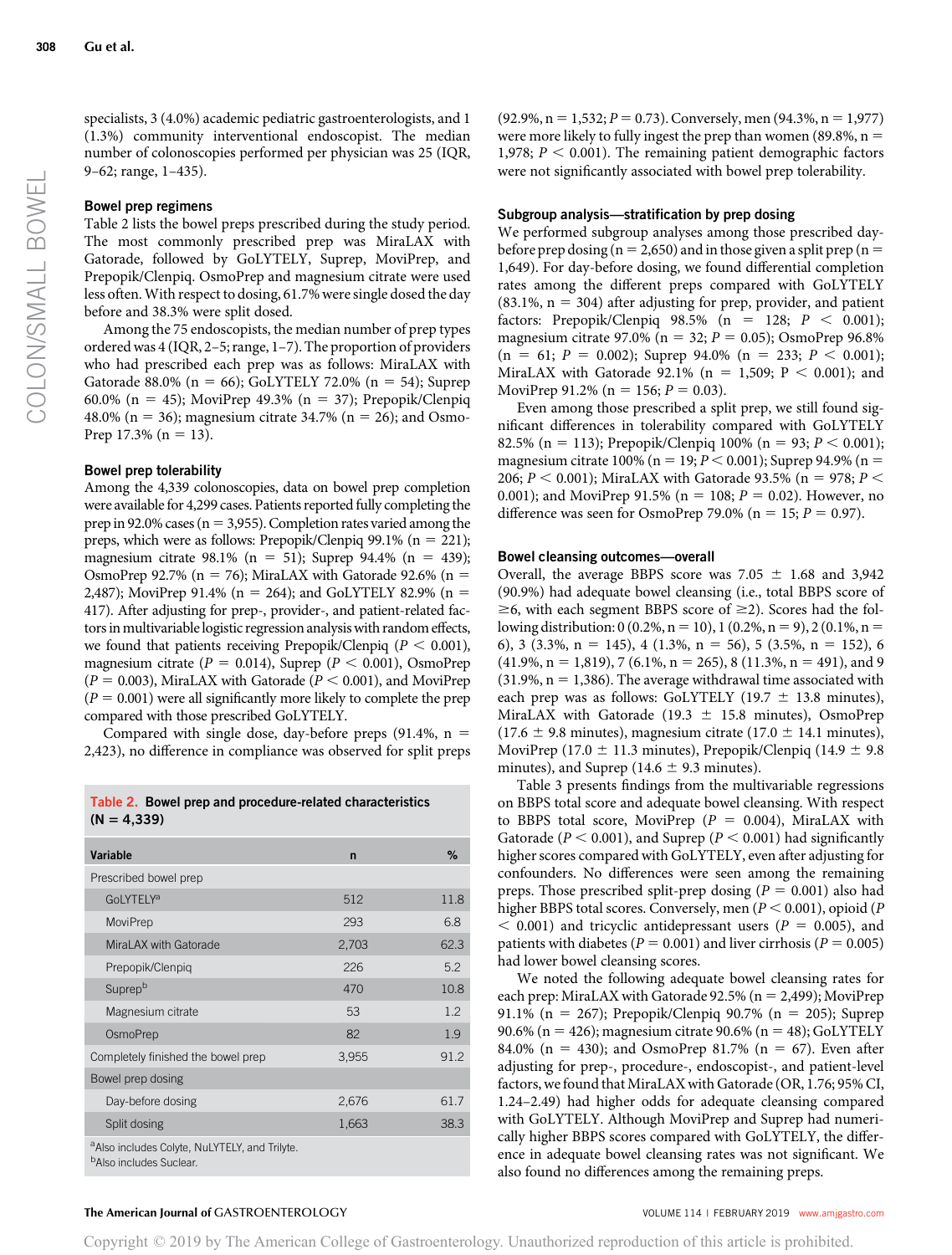Table 3. Multivariable regressions on BBPS total score and adequate bowel cleansing ( $N = 4,339$ )

| Variable                             | <b>BBPS</b> total score,<br>mean $\pm$ s.d. | Adjusted<br>$P$ value <sup>a</sup> | <b>Adequate bowel</b><br>cleansing, <sup>b</sup> n (%) | OR (95% CI) <sup>a</sup> |
|--------------------------------------|---------------------------------------------|------------------------------------|--------------------------------------------------------|--------------------------|
| Prescribed bowel prep                |                                             |                                    |                                                        |                          |
| <b>GoLYTELY</b>                      | $6.67 \pm 1.87$                             | Reference                          | 430 (84.0)                                             | Reference                |
| MoviPrep                             | $7.11 \pm 1.62$                             | 0.004                              | 267 (91.1)                                             | $1.44(0.85 - 2.44)$      |
| MiraLAX with Gatorade                | $7.09 \pm 1.64$                             | < 0.001                            | 2,499 (92.5)                                           | $1.76(1.24 - 2.49)$      |
| Prepopik/Clenpig                     | $7.01 \pm 1.59$                             | 0.18                               | 205 (90.7)                                             | $1.24(0.70 - 2.21)$      |
| Suprep                               | $7.28 \pm 1.66$                             | < 0.001                            | 426 (90.6)                                             | $1.37(0.86 - 2.16)$      |
| Magnesium citrate                    | $6.89 \pm 1.56$                             | 0.39                               | 48 (90.6)                                              | $1.54(0.57 - 4.17)$      |
| OsmoPrep                             | $7.04 \pm 1.86$                             | 0.27                               | 67 (81.7)                                              | $0.70(0.36 - 1.37)$      |
| Bowel prep completion                |                                             |                                    |                                                        |                          |
| Did not complete prep                | $6.89 \pm 1.88$                             | Reference                          | 298 (86.6)                                             | Reference                |
| Fully completed the prep             | $7.07 \pm 1.66$                             | 0.23                               | 3,606 (91.2)                                           | $1.36(0.96 - 1.93)$      |
| <b>Unknown</b>                       | $7.43 \pm 1.52$                             | 0.07                               | 38 (95.0)                                              | 2.82 (0.64-12.37)        |
| Bowel prep dosing                    |                                             |                                    |                                                        |                          |
| Day-before dosing                    | $6.97 \pm 1.70$                             | Reference                          | 2,392(89.4)                                            | Reference                |
| Split dosing                         | $7.18 \pm 1.63$                             | 0.001                              | 1,550 (93.2)                                           | $1.35(1.05 - 1.74)$      |
| Procedure in addition to colonoscopy |                                             |                                    |                                                        |                          |
| <b>No</b>                            | $7.09 \pm 1.65$                             | Reference                          | 2,647 (91.6)                                           | Reference                |
| <b>Yes</b>                           | $6.99 \pm 1.74$                             | 0.19                               | 1,295 (89.4)                                           | $0.82(0.65 - 1.04)$      |
| Fellow involvement                   |                                             |                                    |                                                        |                          |
| <b>No</b>                            | $7.07 \pm 1.68$                             | Reference                          | 3,390(91.0)                                            | Reference                |
| Yes                                  | $6.98 \pm 1.66$                             | 0.59                               | 552 (89.9)                                             | $0.96(0.70 - 1.31)$      |
| Withdrawal time (min)                |                                             |                                    |                                                        |                          |
| $\geq 6$                             | $7.12 \pm 1.62$                             | Reference                          | 3,253(91.5)                                            | Reference                |
| < 6                                  | $7.31 \pm 1.68$                             | 0.08                               | 250 (94.3)                                             | $1.42(0.80 - 2.50)$      |
| Unknown                              | $6.48 \pm 1.97$                             | < 0.001                            | 439 (84.9)                                             | $0.55(0.42 - 0.74)$      |
| Age (yr)                             |                                             |                                    |                                                        |                          |
| 18-49                                | $7.11 \pm 1.73$                             | Reference                          | 976 (89.8)                                             | Reference                |
| $50 - 64$                            | $7.08 \pm 1.71$                             | 0.74                               | 1,600 (90.8)                                           | $1.06(0.79 - 1.42)$      |
| $\geq 65$                            | $6.98 \pm 1.61$                             | 0.15                               | 1,366 (91.7)                                           | $1.09(0.79 - 1.50)$      |
| Gender                               |                                             |                                    |                                                        |                          |
| Female                               | $7.16 \pm 1.66$                             | Reference                          | 2,034 (91.5)                                           | Reference                |
| Male                                 | $6.95 \pm 1.69$                             | < 0.001                            | 1,908 (90.1)                                           | $0.82(0.65 - 1.02)$      |
| Race/ethnicity                       |                                             |                                    |                                                        |                          |
| Non-Hispanic white                   | $7.05 \pm 1.66$                             | Reference                          | 2,687 (91.0)                                           | Reference                |
| Non-Hispanic black                   | $6.87 \pm 1.78$                             | 0.07                               | 450 (90.2)                                             | $0.87(0.61 - 1.24)$      |
| Latino                               | $7.05 \pm 1.74$                             | 0.51                               | 373 (87.8)                                             | $0.71(0.49 - 1.02)$      |
| Asian                                | $7.35 \pm 1.57$                             | 0.002                              | 259 (93.2)                                             | 1.42 (0.85-2.37)         |
| Other/unknown                        | $7.15 \pm 1.65$                             | 0.35                               | 173 (93.5)                                             | $1.44(0.78 - 2.69)$      |
| Primarily language                   |                                             |                                    |                                                        |                          |
| English speaker                      | $7.07 \pm 1.68$                             | Reference                          | 3,623 (91.0)                                           | Reference                |
| Non-English speaker                  | $6.92 \pm 1.69$                             | 0.51                               | 319 (89.6)                                             | $1.08(0.71 - 1.66)$      |
| BMI (kg/m <sup>2</sup> )             |                                             |                                    |                                                        |                          |
| $<$ 25                               | $7.04 \pm 1.68$                             | Reference                          | 1,712 (90.2)                                           | Reference                |

### © 2019 by The American College of Gastroenterology The American Journal of GASTROENTEROLOGY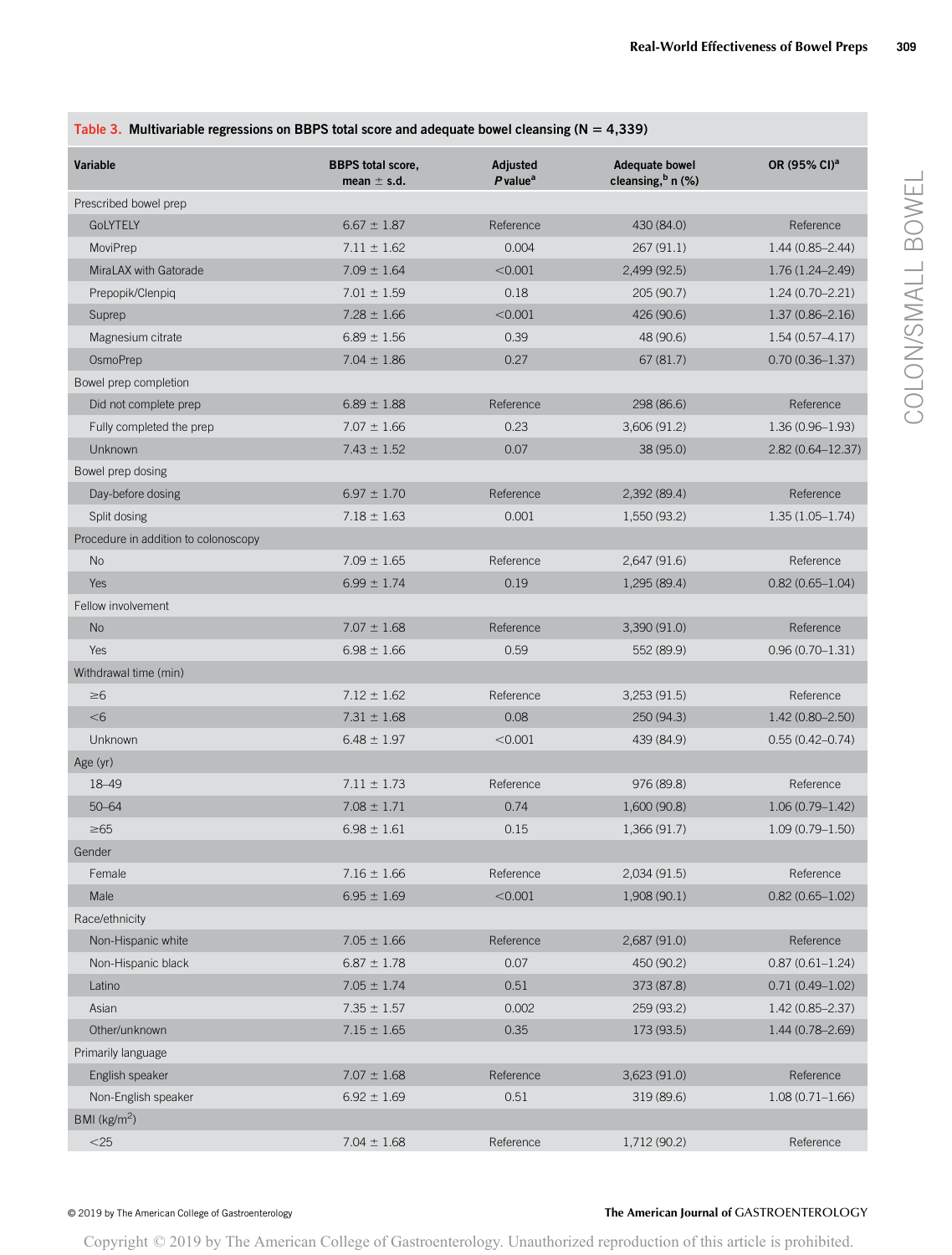# Table 3. (continued)

| <b>BBPS</b> total score,<br>mean $\pm$ s.d. | Adjusted<br>$P$ value <sup>a</sup> | <b>Adequate bowel</b><br>cleansing, $b$ n (%) | OR (95% CI) <sup>a</sup> |
|---------------------------------------------|------------------------------------|-----------------------------------------------|--------------------------|
| $7.13 \pm 1.66$                             | 0.005                              | 1,202 (91.6)                                  | $1.25(0.96 - 1.62)$      |
| $6.97 \pm 1.69$                             | 0.60                               | 976 (91.0)                                    | $1.23(0.93 - 1.64)$      |
| $7.29 \pm 1.67$                             | 0.51                               | 52 (94.6)                                     | $1.72(0.52 - 5.70)$      |
|                                             |                                    |                                               |                          |
| $7.12 \pm 1.62$                             | Reference                          | 3,371(92.1)                                   | Reference                |
| $6.69 \pm 1.91$                             | < 0.001                            | 571 (84.3)                                    | $0.51(0.39 - 0.65)$      |
|                                             |                                    |                                               |                          |
| $7.06 \pm 1.67$                             | Reference                          | 3,884(91.1)                                   | Reference                |
| $6.47 \pm 1.99$                             | 0.005                              | 58 (79.5)                                     | $0.36(0.20 - 0.67)$      |
|                                             |                                    |                                               |                          |
| $7.11 \pm 1.67$                             | Reference                          | 3,322(91.3)                                   | Reference                |
| $6.79 \pm 1.72$                             | 0.001                              | 620 (88.6)                                    | $0.76(0.56 - 1.03)$      |
|                                             |                                    |                                               |                          |
| $7.07 \pm 1.67$                             | Reference                          | 3,886 (91.1)                                  | Reference                |
| $6.29 \pm 1.79$                             | 0.005                              | 56 (74.7)                                     | $0.45(0.24 - 0.83)$      |
|                                             |                                    |                                               |                          |

BBPS, Boston Bowel Preparation Scale; BMI, body mass index; CI, confidence interval; OR, odds ratio.

<sup>a</sup>The multivariable linear and logistic regression models with random effects included all variables in the table.

 $b$ Adequate bowel cleansing was defined as total BBPS score of  $\geq 6$ , with each segment BBPS score of  $\geq 2$ .

The odds for adequate bowel cleansing was higher in patients receiving split dosing (OR, 1.35; 95% CI, 1.05–1.74). By contrast, adequate bowel cleansing was lower in those taking opioids (OR, 0.51; 95% CI, 0.39–0.65) and tricyclic antidepressants (OR, 0.36; 95% CI, 0.20–0.67) and in those with liver cirrhosis (OR, 0.45; 95% CI, 0.24–0.83).

### Subgroup analysis—stratification by prep dosing

We performed subgroup analyses among those prescribed daybefore prep dosing ( $n = 2,676$ ) (see Table, Supplementary Digital Content 1, [http://links.lww.com/AJG/A16\)](http://links.lww.com/AJG/A16) and in those given a split prep ( $n = 1,663$ ) (see Table, Supplementary Digital Content 2, http://links.lww.com/AJG/A17). Of those who had day-before dosing, we found that MoviPrep ( $P = 0.007$ ), MiraLAX with Gatorade ( $P < 0.001$ ), and Suprep ( $P < 0.001$ ) had significantly higher BBPS total scores compared with GoLYTELY. However, only MiraLAX with Gatorade was associated with increased odds for adequate bowel cleansing (OR, 1.99; 95% CI, 1.36–2.92) compared with GoLYTELY. Among those with split-prep dosing, we found that OsmoPrep was associated with lower odds for adequate bowel cleansing (OR, 0.14; 95% CI, 0.04–0.51) compared with GoLYTELY. No significant differences were seen among the remaining preps with respect to BBPS total scores or rates of adequate bowel cleansing.

Table 4. Multivariable regression on adequate bowel cleansing rates by colon segment (i.e., Boston Bowel Preparation Scale ≥2)  $(N = 4,339)$ 

| <b>Right colon</b>                        |                                     | <b>Transverse colon</b>                        |                          | Left colon                                     |                          |
|-------------------------------------------|-------------------------------------|------------------------------------------------|--------------------------|------------------------------------------------|--------------------------|
| <b>Adequate bowel</b><br>cleansing, n (%) | OR (95% CI) <sup>a</sup>            | <b>Adequate bowel</b><br>cleansing, $n$ $(\%)$ | OR (95% CI) <sup>a</sup> | <b>Adequate bowel</b><br>cleansing, $n$ $(\%)$ | OR (95% CI) <sup>a</sup> |
| 444 (86.7)                                | Reference                           | 464 (90.6)                                     | Reference                | 461 (90.0)                                     | Reference                |
| 270 (92.2)                                | $1.30(0.75 - 2.28)$                 | 281 (95.9)                                     | $2.06(1.04 - 4.07)$      | 279 (95.2)                                     | $1.74(0.92 - 3.28)$      |
| 2,526(93.5)                               | $1.61(1.11 - 2.35)$                 | 2,584 (95.6)                                   | $1.97(1.33 - 2.92)$      | 2,575(95.3)                                    | $1.80(1.23 - 2.62)$      |
| 207 (91.6)                                | $1.08(0.59 - 1.98)$                 | 218 (96.5)                                     | $2.05(0.92 - 4.59)$      | 218(96.5)                                      | $2.05(0.92 - 4.55)$      |
| 433 (92.1)                                | $1.40(0.85 - 2.29)$                 | 452 (96.2)                                     | $2.19(1.21 - 3.99)$      | 451 (96.0)                                     | $2.02(1.13 - 3.61)$      |
| 48 (90.6)                                 | $1.23(0.45 - 3.38)$                 | 50(94.3)                                       | 1.71 (0.49-5.94)         | 52(98.1)                                       | $5.22(0.69 - 39.36)$     |
| 67 (81.7)                                 |                                     | 77 (93.9)                                      | $1.33(0.48 - 3.64)$      | 76 (92.7)                                      | $1.02(0.40 - 2.61)$      |
|                                           | Classfidence internal OD adde ratio | $0.55(0.28 - 1.10)$                            |                          |                                                |                          |

CI, confidence interval; OR, odds ratio.

<sup>a</sup>The multivariable logistic regression model with random effects adjusted for all prep-, procedure-, and patient-level factors seen in Table 3.

### The American Journal of GASTROENTEROLOGY **Annual American Journal of GASTROENTEROLOGY VOLUME 114 | FEBRUARY 2019** [www.amjgastro.com](http://www.amjgastro.com)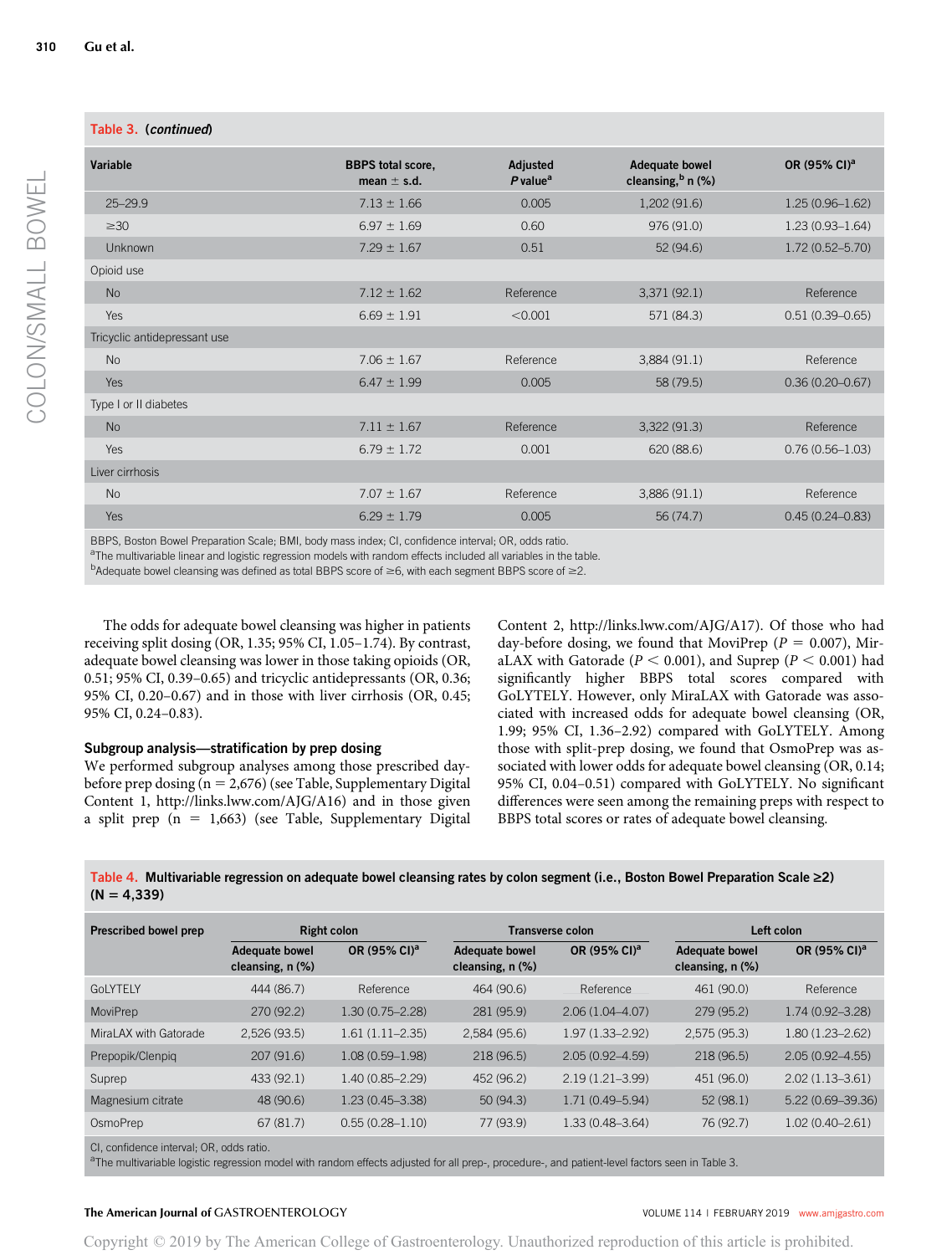# Bowel cleansing outcomes—by colon segment

Table 4 includes findings from the multivariable logistic regression analysis among the overall cohort, predicting adequate bowel cleansing rates for each colon segment, stratified by the individual preps. MiraLAX with Gatorade had significantly higher satisfactory bowel cleansing rates for all segments of the colon compared with GoLYTELY. Suprep had higher rates for the transverse and left colon, whereas MoviPrep had improved cleansing for the transverse colon. No significant differences were seen for the remaining preps.

Compared with day-before dosing, split-prep dosing was associated with improved cleansing rates in the right colon (OR, 1.33; 95% CI, 1.02–1.74), transverse colon (OR, 1.56; 95% CI, 1.11–2.17), and left colon (OR, 1.46; 95% CI, 1.07–2.01). Men (right colon: OR, 0.73; 95% CI, 0.58–0.93; transverse colon: OR, 0.69; 95% CI, 0.51–0.93; and left colon: OR, 0.74; 95% CI, 0.56–0.99) and those on opioids (right colon: OR, 0.48; 95% CI, 0.36–0.62; transverse colon: OR, 0.47; 95% CI, 0.34–0.65; and left colon: OR, 0.48; 95% CI, 0.35–0.66) had lower adequate cleansing rates throughout the colon. Patients on tricyclic antidepressants also had worse cleansing in the right colon (OR, 0.38; 95% CI, 0.20–0.72), transverse colon (OR, 0.26; 95% CI, 0.13–0.51), and left colon segments (OR, 0.36; 95% CI, 0.17–0.74). Patients with diabetes had inferior cleansing only in the right colon (OR, 0.71; 95% CI, 0.52–0.98), whereas those with cirrhosis had lower odds for adequate cleansing only in the transverse colon (OR, 0.45; 95% CI, 0.22–0.95) and left colon (OR, 0.38; 95% CI, 0.19–0.76).

# **DISCUSSION**

In this large, prospective comparative effectiveness study comparing the real-world effectiveness of 7 commonly used bowel preps, we found that MiraLAX with Gatorade, MoviPrep, and Suprep were better tolerated and associated with superior bowel cleansing compared with GoLYTELY. Consistent with previous research (18–23), we also found that split dosing improves the odds for adequate cleansing, whereas use of opioids and tricyclic antidepressants and presence of diabetes and cirrhosis are associated with worse cleansing.

The current study has several strengths. First, to our knowledge, this is the largest, prospective comparative effectiveness study evaluating the real-world tolerability and effectiveness of the available bowel preps. Our study included data from more than 4,300 outpatient colonoscopies performed by a diverse set of providers. Second, by leveraging Cedars-Sinai's pluralistic structure where both academic and communitybased clinicians are free to prescribe the bowel prep of their choice, we were able to compare outcomes among commonly used preps. This is in contrast to traditional RCTs, which usually compare a small number of bowel regimens in carefully controlled protocols, often with patient remuneration (12). Third, our study cohort included all-comers undergoing an outpatient colonoscopy and reflected the population referred for endoscopy in everyday clinical practice. Previous RCTs typically excluded patients with chronic opioid use, inflammatory bowel disease, chronic kidney disease, congestive heart failure, and cirrhosis, among others (24–28). Fourth, and perhaps most importantly, the naturalistic and observational study design allowed us to determine how the available preps perform in clinical practice, free from the Hawthorne effect (i.e., observer bias). Previous bowel prep RCTs focused on efficacy and were performed in tightly controlled settings that do

not closely mirror real-world conditions. For example, multiple RCTs have found that GoLYTELY, a high-volume 4-L prep, has similar efficacy to comparator low-volume preps (12). However, in these trials, the Hawthorne effect and remuneration may have influenced patients in the GoLYTELY arms to be more willing to fully ingest the prep, even despite its higher volume and unpalatable taste compared with other available formulations. In the absence of observer bias and protocolized monitoring, patients in everyday practice may be less likely to tolerate large-volume and unsavory preps, leading to differential bowel cleansing as observed in this comparative effectiveness study.

We found that MiraLAX with Gatorade was prospectively associated with superior cleansing compared with GoLYTELY; this may result from an improved flavor profile and enhanced tolerability of the former regimen. Yet, previous studies have provided mixed results, because MiraLAX with Gatorade has been found to have either similar (24,25,29), better (30), and even worse (26,31,32) outcomes compared with GoLYTELY. A meta-analysis using a fixed-effects model by Siddique et al. (33) on 1,418 patients concluded that MiraLAX with Gatorade is associated with lower bowel prep quality compared with GoLYTELY ( $P = 0.04$ ). However, when Zhang used random effects using the same data, there was no significant difference between the groups ( $P = 0.19$ ) (34). Our results contrast with previous findings, because we found that MiraLAX with Gatorade is associated with higher total BBPS scores compared with the GoLYTELY reference standard. Again, this discrepancy may result from differences between comparative efficacy and effectiveness studies. In the absence of careful oversight and study protocols, patients in our study revealed lower tolerability of GoLYTELY, which likely influenced its suboptimal bowel cleansing results. However, we should mention that whereas MiraLAX with Gatorade (7.09  $\pm$  1.64) has a statistically higher average total BBPS score compared with GoLYTELY (6.67  $\pm$ 1.87), the impact of this difference on clinical outcomes is unclear. To our knowledge, the minimal clinically important difference for total BBPS score with respect to outcomes such as ADR and interval CRC has not been defined. Because of this issue, we also opted to assess adequate bowel cleansing rates as an outcome (MiraLAX with Gatorade 92.5% vs GoLYTELY 84.0%). Though a process measure, it is nonetheless important as those with inadequate bowel cleansing (i.e., BBPS score of  $\leq$  6) should undergo a repeat colonoscopy within 1 year (12), thereby leading to increased healthcare utilization and costs and failure to detect prevalent lesions (35).

It is important to note that although MiraLAX with Gatorade is commonly used in clinical practice and is recognized by the ASGE (12), it is not approved by the US FDA as a colonoscopy purgative. There are also concerns that it is hyposmotic and can result in hyponatremia (17). When formally studied, though, MiraLAX with Gatorade does not lead to clinically significant electrolyte changes from baseline compared with GoLYTELY (24,25,29). Moreover, when collectively studied in a meta-analysis, no differences are seen between the preps for side effects including nausea, cramping, and bloating (33).

We also found that Suprep—a low-volume, sodium sulfatebased bowel prep approved by the US FDA—is associated with superior tolerability and cleansing compared with GoLYTELY. Our results are consistent with an RCT by Rex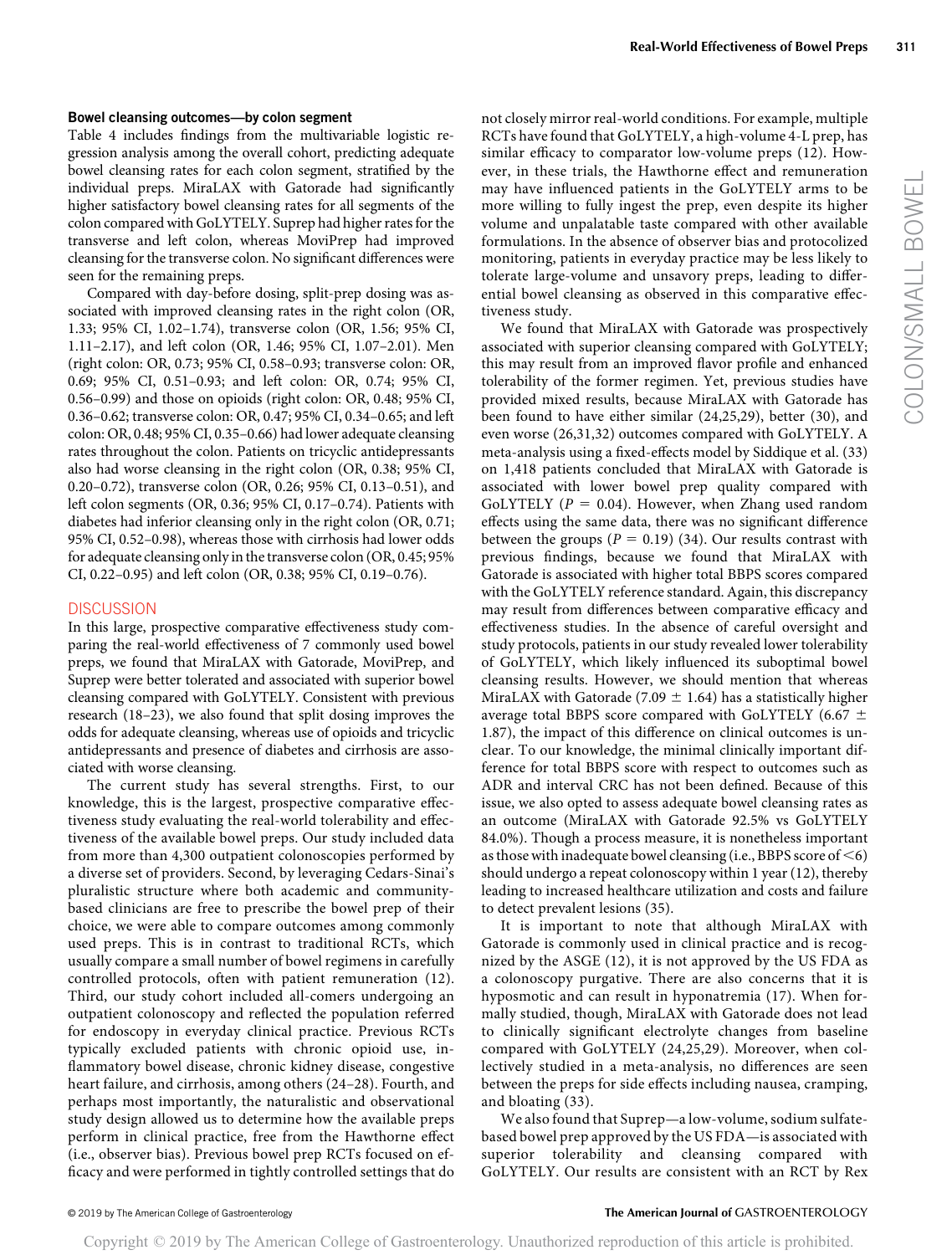et al. (36) which found that patients taking Suprep have improved bowel prep quality than patients taking NuLYTELY. We also noted that MoviPrep similarly is associated with better tolerability and cleansing. However, for the remaining preps (i.e., magnesium citrate, OsmoPrep, and Prepopik/ Clenpiq), we found that patients are more likely to fully ingest these formulations in comparison with GoLYTELY, but we found no significant differences in bowel cleansing. Our findings are similar to previous RCTs and meta-analyses that also found OsmoPrep (37) and Prepopik (38) to be noninferior but better tolerated than GoLYTELY. It is also worth mentioning that nearly 100% of patients fully completed magnesium citrate, which is likely a function of its very low volume. Although we could not assess for significant differences in bowel cleansing outcomes because of its small sample size, magnesium citrate appears to at least lead to comparable bowel cleansing compared with 4 L of GoLYTELY. Of note, the prep's low use at our institution may reflect recommendations by the ASGE to avoid its use in those with renal insufficiency and in the elderly, as well as the fact that it is not a US FDA-approved bowel prep (12).

Our study also confirmed several factors known to affect bowel cleansing. We found that split dosing increases the odds for adequate cleansing compared with day-before dosing, which is consistent with a meta-analysis of 47 RCTs with 13,487 patients by Martel et al. (18). Although split-prep dosing has definitively been shown to improve bowel cleanliness, only 38% of cases in our study used this regimen, suggesting persistent under-use of a dosing schedule that improves bowel cleansing (18) and ADR (39). Further research is needed to assess the use of and barriers to split-prep dosing at other institutions, particularly those with a pluralistic structure, and to develop strategies for improving implementation and uptake. It is also worth noting that in our subgroup analysis among those with split-prep dosing, the differences in BBPS total scores and adequate bowel cleansing rates among the various bowel preps largely were no longer statistically significant. Although this may be a function of reduced power because of smaller sample sizes, this remains an area worthy of continued research as use of split-prep dosing becomes more prevalent. We also found that male gender, opioid use, tricyclic antidepressant use, diabetes, and cirrhosis are all associated with worse cleansing, as observed in previous studies (19–23,40,41). Other factors noted to lead to higher odds for inadequate bowel prep but not adjusted for in our analysis include lower educational attainment, constipation, hypertension, Parkinson's disease, and stroke/ dementia (40,41). However, in contradistinction to these 2 previous studies (40,41), we did not find significant associations between bowel cleansing and age and BMI.

Our study has limitations. First, this was a single-site study and may not be generalizable to other medical centers and healthcare systems. However, the large sample size and diverse provider and patient cohorts lend generalizability. Second, blinded reviewers could not confirm the accuracy of the nurses' BBPS scores or assess for interobserver differences for each case, because labeling of endoscopic images and bowel cleansing documentation was not systematically performed by the 75 endoscopists. However, this pragmatic study reflects everyday clinical practice and was designed to avoid risk of observer bias that might arise by stationing study staff in the procedure rooms. Relying on nurses' BBPS assessments also may be a strength because they use the scale on a regular basis; some physicians in our study either may not know how to properly apply the BBPS or use a different scoring system (e.g., Ottawa Bowel Preparation Scale, Aronchick Scale). We also would expect any inaccurate BBPS scoring to have been evenly distributed among the various prep groups, so it thereby should not have affected the regression analyses. Regardless, we sought to address this limitation by holding in-service training with the endoscopy laboratory staff to ensure consistent and appropriate scoring among the evaluators. The nurses' BBPS module in the EHR also included hover text for each score, further supporting continued appropriate scoring after the in-services and for new staff. Moreover, our results identified many of the same predictors of bowel prep quality as seen in previous studies (e.g., split dosing, opioids, tricyclic antidepressants, diabetes, cirrhosis), offering further evidence of generalizability and accuracy of nurse-based BBPS recordings. Third, procedure nurses were not blinded to the prescribed preps documented by the pre-procedure nurses. However, documentation of preps and BBPS scoring is standard of care in our center, and it is unlikely that the nurses had intrinsic preferences for one prep formulation over another. There were also more than 40 nurses who rotated through the multiple procedure rooms in the endoscopy unit during the study period; we would not expect systematic and significant scoring bias to have occurred among the staff. Fourth, there may have been confounding related to variable bowel cleanliness thresholds among the 75 endoscopists. In other words, the findings could have been biased if certain preps were only used by a limited number of proceduralists who were aggressive at washing and cleansing the colon on withdrawal. Along the same lines, some endoscopists may have provided input on the BBPS scores entered in the nurses' EHR BBPS module, although the nurses stated that these occurrences were rare. We addressed these potential limitations by using multivariable regression with random effects to account for clustering and unmeasurable factors as it related to the individual proceduralists (e.g., endoscopic skills and experience, personal bowel cleanliness thresholds, patient population). The impact of this bias is also limited because of the wide distribution of preps used among the 75 endoscopists; the 4 preps with differential bowel cleansing (i.e., GoLYTELY, MiraLAX with Gatorade, MoviPrep, and Suprep) were used by 49%–88% of physicians. Finally, we were unable to identify the preps taken by patients who either did not present to or canceled their procedure at the last minute. Those prescribed largevolume and unpalatable purgatives may not have tolerated them while at home, leading to early termination and missing their appointment. Thus, we may have underestimated the differences in tolerability and bowel cleansing between GoLYTELY and other preps.

In summary, our study reveals that MiraLAX with Gatorade, MoviPrep, and Suprep are better tolerated and associated with superior bowel cleansing compared with GoLYTELY. Future large, pragmatic, multicenter comparative effectiveness studies are needed to confirm these findings and to extend them to evaluate the impact on other outcomes, including ADR and cancer detection and prevention.

### ACKNOWLEDGMENTS

We thank and acknowledge Kayle Tramel, RN, BS, MSN, CAPA, for her support in the conduct of the study.

### The American Journal of GASTROENTEROLOGY **And American Journal of GASTROENTEROLOGY VOLUME 114 | FEBRUARY 2019** [www.amjgastro.com](http://www.amjgastro.com)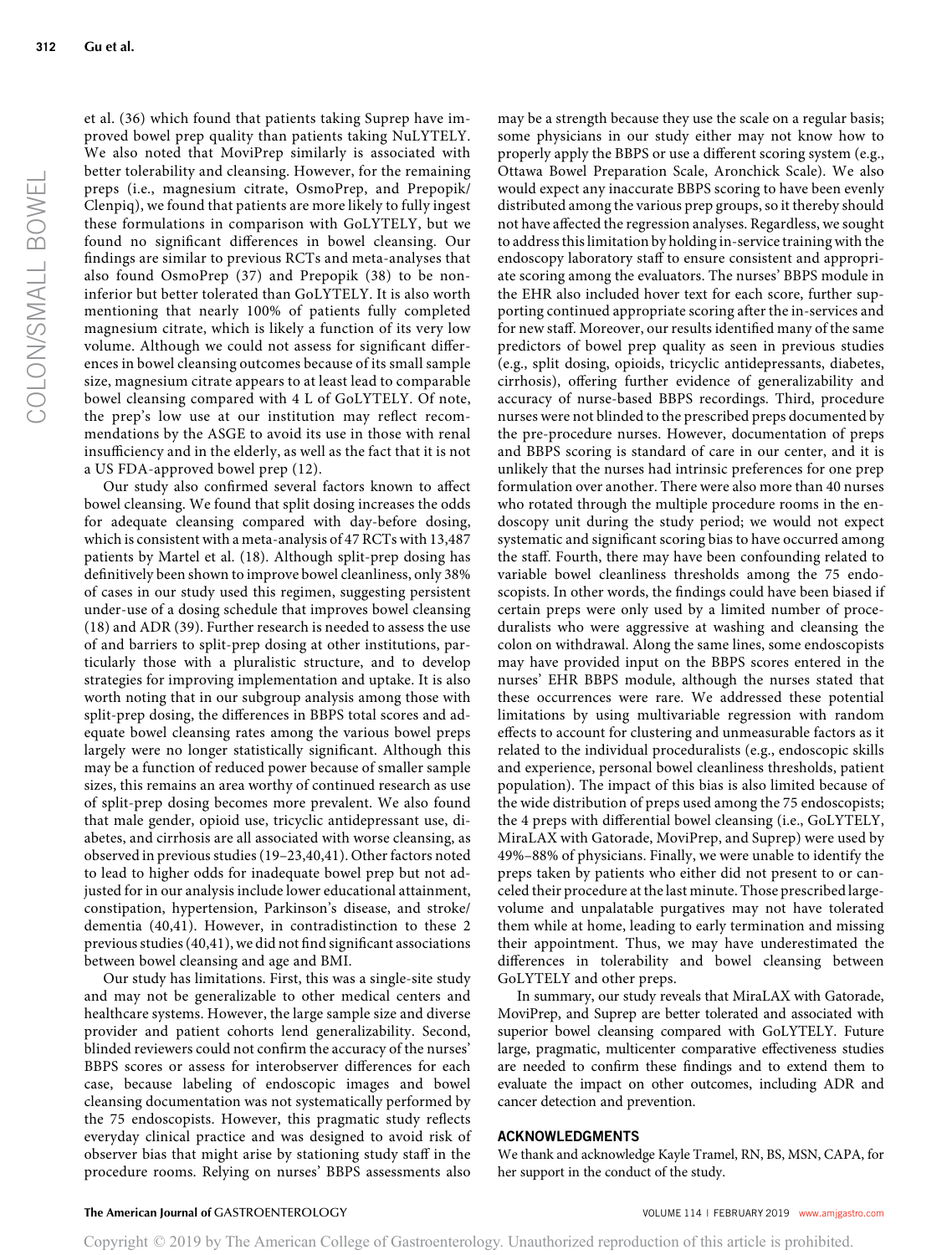# Study Highlights

# WHAT IS KNOWN

- There is a wide variety of commercially available colonoscopy bowel prep regimens, each varying in volume, tolerability, and formulation.
- $\bigvee$  National societies provide minimal guidance regarding which preps are best tolerated and most effective; current guidelines only recommend accounting for a patient's medical history, medications, and previous procedure history when selecting a prep.
- $\blacklozenge$  Nonspecific guidance reflects a lack of comparative effectiveness studies that directly evaluate preps in a "realworld" setting; most data are from randomized trials of a limited number of preps in the context of tightly controlled research protocols that may not accurately reflect real-world conditions.

## WHAT IS NEW HERE

- $\sqrt{\ }$  In a large-scale, prospective, commercially unfunded comparative effectiveness study of 4,339 colonoscopies, there was differential tolerability and bowel cleansing effectiveness among 7 commonly available bowel preps.
- MiraLAX with Gatorade, MoviPrep, and Suprep were better tolerated and prospectively associated with superior bowel cleansing compared with GoLYTELY in everyday clinical practice.

### CONFLICTS OF INTEREST

Guarantor of the article: Christopher V. Almario, MD, MSHPM. Specific author contributions: P.G.: planning and conducting the study, collecting and interpreting data, drafting the manuscript, and approval of final draft submitted. D.L., S.J.O., A.V., J.K., K.H., E.M., and V.P.: conducting the study, collecting and interpreting data, drafting the manuscript, and approval of final draft submitted. T.B. and G.F.: conducting the study, interpreting data, drafting the manuscript, and approval of final draft submitted. B.M.R.S.: planning and conducting the study, interpreting data, drafting the manuscript, and approval of final draft submitted. C.V.A.: planning and conducting the study, collecting and interpreting data, drafting the manuscript, and approval of final draft submitted.

Financial support: This study was supported by a Cedars-Sinai Clinical and Translational Science Institute (CTSI) Clinical Scholars Grant. C.V. Almario is supported by a career development award from the American College of Gastroenterology. C.V. Almario and B.M.R. Spiegel are supported by a NIH/National Center for Advancing Translational Science UCLA CTSI Grant Number UL1TR001881. The Cedars-Sinai Center for Outcomes Research and Education is supported by the Marc and Sheri Rapaport Fund for Digital Health Sciences & Precision Health.

Potential competing interests: C.V. Almario received a consulting fee from Bayer U.S. B.M.R. Spiegel received consulting fees from Ferring Pharmaceuticals and Valeant Pharmaceuticals. The remaining authors do not have any relevant disclosures.

# **REFERENCES**

1. American Cancer Society. Cancer Facts & Figures 2017. American Cancer Society: Atlanta, GA, 2017.

- 2. Bibbins-Domingo K, Grossman DC, Curry SJ, et al. Screening for colorectal cancer: US preventive services task force recommendation statement. JAMA 2016;315:2564–75.
- 3. Selby JV, Friedman GD, Quesenberry CP, et al. A case-control study of screening sigmoidoscopy and mortality from colorectal cancer. N Engl J Med 1992;326:653–7.
- Winawer SJ, Zauber AG, Ho MN, et al. Prevention of colorectal cancer by colonoscopic polypectomy. The National Polyp Study Workgroup. N Engl J Med 1993;329:1977–81.
- Müller AD, Sonnenberg A. Protection by endoscopy against death from colorectal cancer. A case-control study among veterans. Arch Intern Med 1995;155:1741–8.
- 6. Seeff LC, Richards TB, Shapiro JA, et al. How many endoscopies are performed for colorectal cancer screening? Results from CDC's survey of endoscopic capacity. Gastroenterology 2004;127:1670–7.
- 7. Rex DK, Schoenfeld PS, Cohen J, et al. Quality indicators for colonoscopy. Am J Gastroenterol 2015;110:72–90.
- 8. Froehlich F, Wietlisbach V, Gonvers JJ, et al. Impact of colonic cleansing on quality and diagnostic yield of colonoscopy: The European Panel of Appropriateness of Gastrointestinal Endoscopy European multicenter study. Gastrointest Endosc 2005;61:378–84.
- 9. Harewood GC, Sharma VK, de Garmo P. Impact of colonoscopy preparation quality on detection of suspected colonic neoplasia. Gastrointest Endosc 2003;58:76–9.
- 10. Corley DA, Jensen CD, Marks AR, et al. Adenoma detection rate and risk of colorectal cancer and death. N Engl J Med 2014;370:1298–306.
- 11. Johnson DA, Barkun AN, Cohen LB, et al. Optimizing adequacy of bowel cleansing for colonoscopy: Recommendations from the US multi-society task force on colorectal cancer. Am J Gastroenterol 2014;109:1528–45.
- 12. Saltzman JR, Cash BD, Pasha SF, et al. Bowel preparation before colonoscopy. Gastrointest Endosc 2015;81:781–94.
- 13. Spiegel BM, Talley J, Shekelle P, et al. Development and validation of a novel patient educational booklet to enhance colonoscopy preparation. Am J Gastroenterol 2011;106:875–83.
- 14. Bromley EG, May FP, Federer L, et al. Explaining persistent under-use of colonoscopic cancer screening in African Americans: A systematic review. Prev Med 2014;71c:40–8.
- 15. Calderwood AH, Jacobson BC. Comprehensive validation of the Boston Bowel Preparation Scale. Gastrointest Endosc 2010;72:686–92.
- 16. Lai EJ, Calderwood AH, Doros G, et al. The Boston Bowel Preparation Scale: A valid and reliable instrument for colonoscopy-oriented research. Gastrointest Endosc 2009;69:620–5.
- 17. Gerard DP, Holden JL, Foster DB, et al. Randomized trial of gatorade/ polyethylene glycol with or without bisacodyl and NuLYTELY for colonoscopy preparation. Clin Transl Gastroenterol 2012;3:e16.
- 18. Martel M, Barkun AN, Menard C, et al. Split-dose preparations are superior to day-before bowel cleansing regimens: A meta-analysis. Gastroenterology 2015;149:79–88.
- 19. Ness RM, Manam R, Hoen H, et al. Predictors of inadequate bowel preparation for colonoscopy. Am J Gastroenterol 2001;96:1797–802.
- 20. Lebwohl B, Wang TC, Neugut AI. Socioeconomic and other predictors of colonoscopy preparation quality. Dig Dis Sci 2014;55:2014–20.
- 21. Chung YW, Han DS, Park KH, et al. Patient factors predictive of inadequate bowel preparation using polyethylene glycol: A prospective study in Korea. J Clin Gastroenterol 2009;43:448–52.
- 22. Fayad NF, Kahi CJ, Abd El-Jawad KH, et al. Association between body mass index and quality of split bowel preparation. Clin Gastroenterol Hepatol 2013;11:1478–85.
- 23. Dik VK, Moons LM, Huyuk M, et al. Predicting inadequate bowel preparation for colonoscopy in participants receiving split-dose bowel preparation: Development and validation of a prediction score. Gastrointest Endosc 2015;81:665–72.
- 24. McKenna T, Macgill A, Porat G, et al. Colonoscopy preparation: Polyethylene glycol with Gatorade is as safe and efficacious as four liters of polyethylene glycol with balanced electrolytes. Dig Dis Sci 2012;57: 3098–105.
- 25. Samarasena JB, Muthusamy VR, Jamal MM. Split-dosed MiraLAX/ Gatorade is an effective, safe, and tolerable option for bowel preparation in low-risk patients: A randomized controlled study. Am J Gastroenterol 2012;107:1036–42.
- 26. Enestvedt BK, Fennerty MB, Eisen GM. Randomised clinical trial: MiraLAX vs. GoLYTELY—A controlled study of efficacy and patient tolerability in bowel preparation for colonoscopy. Aliment Pharmacol Ther 2011;33:33–40.

### © 2019 by The American College of Gastroenterology The American Journal of GASTROENTEROLOGY